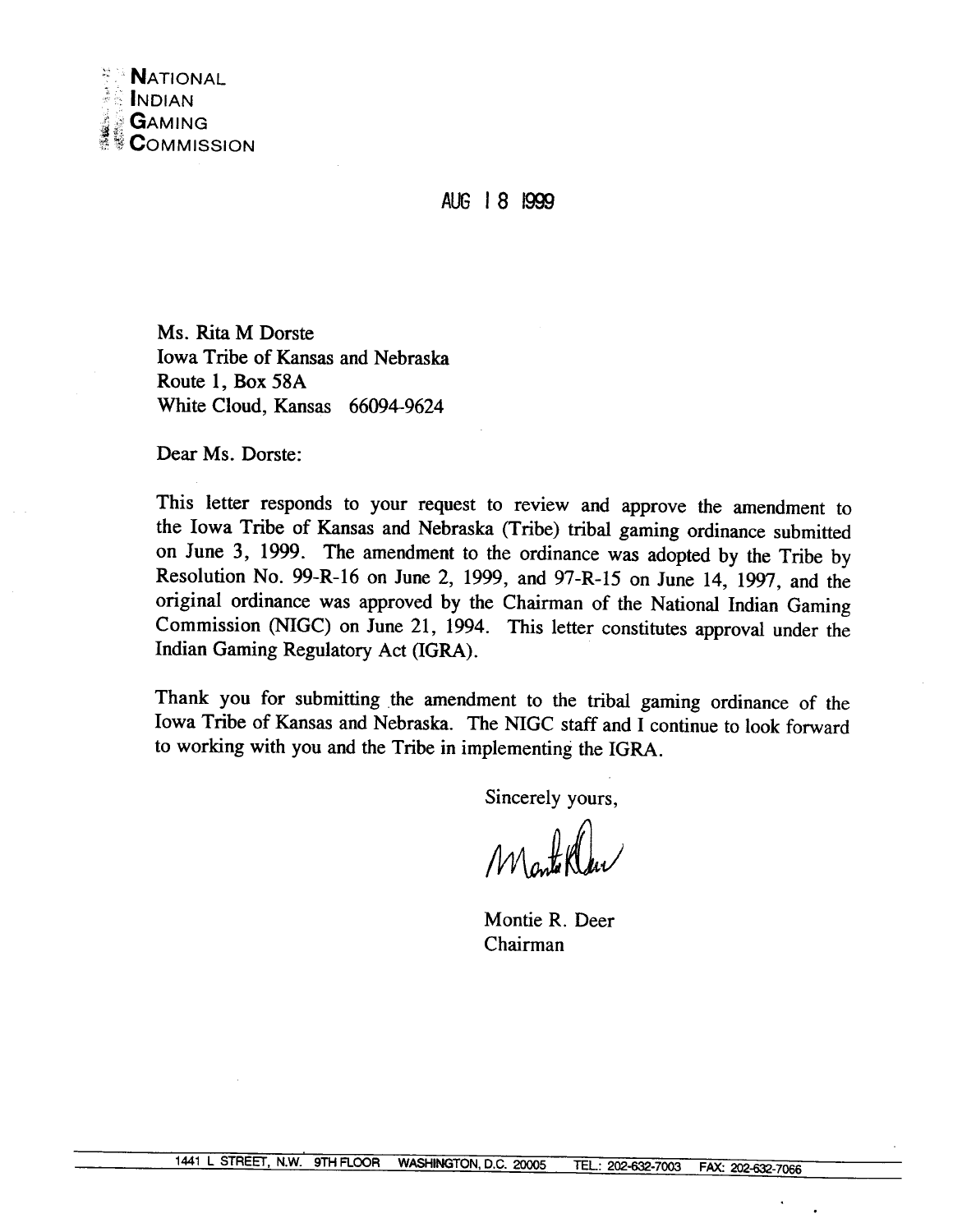#### **RESOLUTION 97-R-15**

#### **IOWA TRIBE OF KANSAS AND NEBRASKA EXECUTIVE COMMITTEE JULY 14, 1997**

 $JUN$  | 4 1999

**WHEREAS, The Iowa Executive Committee being duly organized mat in Special Session this 14th day of July, 1997; and,** 

**WHEREAS, The Iowa Executive Committee has authority to act for the Iowa Tribe under the present Constitutional authority as provided in Sec. 2, Article IV** - **Govarning Bodies; and,** 

- **WHEREAS, The Iowa Tribe of Kansas and Nebraska being organized and empowered by their Constitution and Bylaws (approved November 6, 1978) and amended August 27** ; **1980; and,**
- **WHEREAS, The Executive Committee has, by Resolution 95-F.-29,. promulgated and enacted a Class I1 and I11 Gaming Ordinance, and further within said Ordinance did establish the guidelines, procedures and eligibility requirements for Class 11 and 111 gaming personnel; and,**
- **WHEREAS, The Executive Committee has, by Resolution 97-R-06, promulgated and enacted a first Amendment to the Class I1 and I11 Gaming Ordinance relating to qualification and duties of the Tribal Gaming Conmission; and,**
- **WEEREAS, The Iowa Executive Committee desires to further amend and modify Resolution 95-R-29 as hereinafter set forth,**

**NOW TEEREFORE BE IT RESOLVED, that Tribal Resolution 96-R-04 is**   $s$ pecifically incorporated into Section VIII as supplemental **information on procedures for background investigations,** 

**NOW THEREFORE BE IT EWRTHER RESOLWIT; that. a new Section XIV tjt.led "Procedures for Resolving Disputes between the Gaming**  Public and Gaming Enterprise" be added containing the following: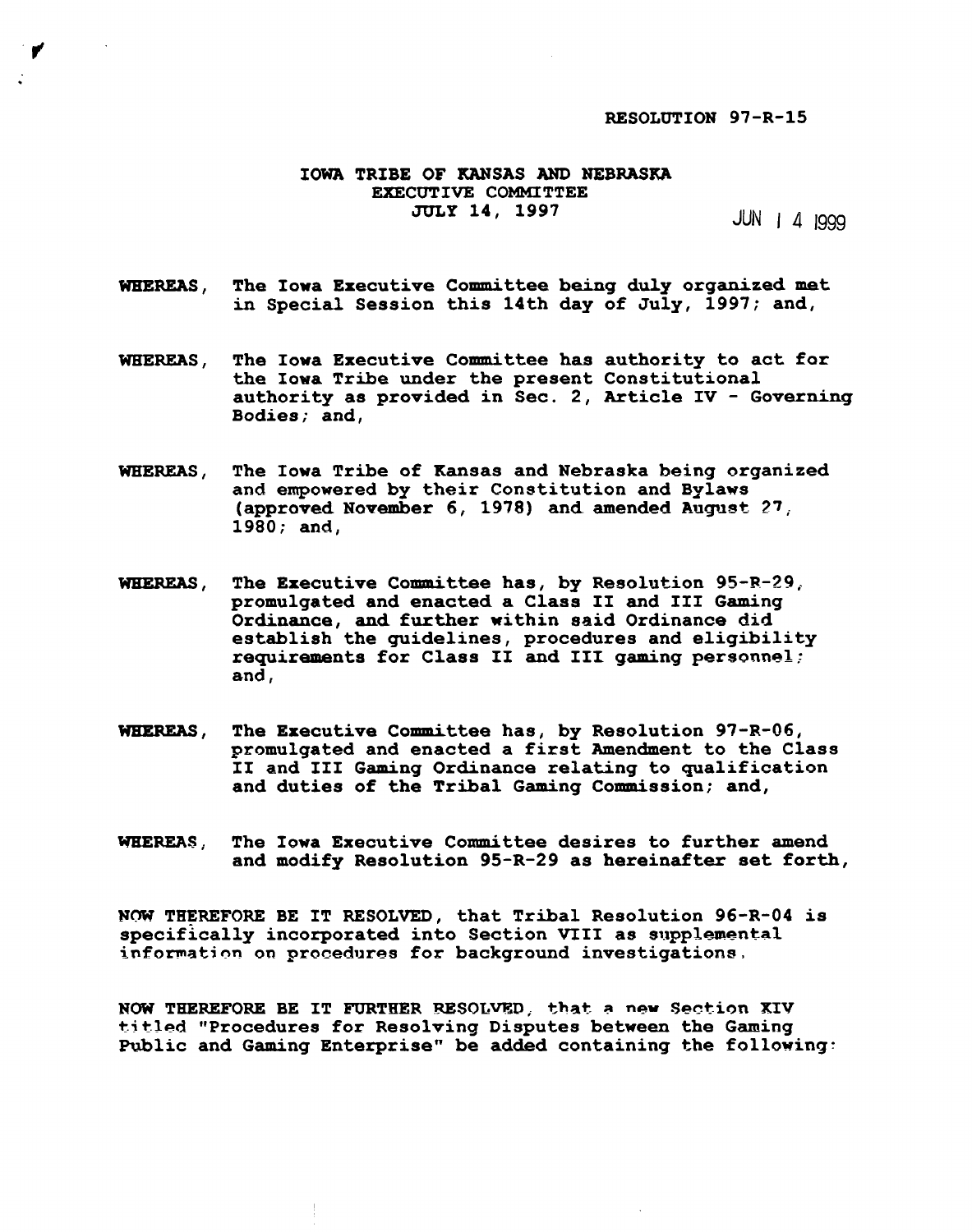**RESOLUTION 97-R-15 JULY 14, 1997 PAGE 2** 

> **Disputes involving members of the gaming public and a gaming enterprise operated by the Iowa Tribe of Kansas and Nebraska. shall be submitted first in writing to the General Manager of the relevant enterprise, who shall render a decision on the dispute in writing, stating the reasons therefor. If thereafter the member of the public is dissatisfied, within ninety (90) days a written statemen+. of t.he dispute and the reasona far dissatisfaction may be submitted to the Tribal Gaming Cammission. The Gaming Commission may request additional information from the disputant and/or others, and shall render a decision on the dispute in writing. Such decision shall be final. This dispute resolution procedure shall also apply if a member of the gaming public has a dispute directed towards the Tribe or the Management Contractor.**

# $\underline{C} \xrightarrow{E} \underline{R} \xrightarrow{T} \underline{I} \xrightarrow{F} \underline{I} \xrightarrow{C} \underline{A} \xrightarrow{T} \underline{I} \xrightarrow{O} \underline{N}$

**The foregoing Resolution uaa duly adapted** this **date, July 14, 1997 in a Special Session of the Ekecutive Committee, at which**  members of the Committee were present, constituting a quorum, by<br>a vote of  $\frac{1}{2}$  for,  $\frac{1}{2}$  against. Chairman abstained. The foregoing Resolution was duly adopted this date,<br>1997 in a Special Session of the Executive Committee<br>members of the Committee were present, constituting<br>a vote of  $\frac{1}{\sqrt{2}}$  for, <u>0</u> against. Chairman abstained.

Leon Campbell, Chairman **Iowa Executive Committee** 

**ATTEST** :

**Louis DeRoin,**  42- **Secretary**   $z_{\tau}$ 

**Iowa Executive Committee**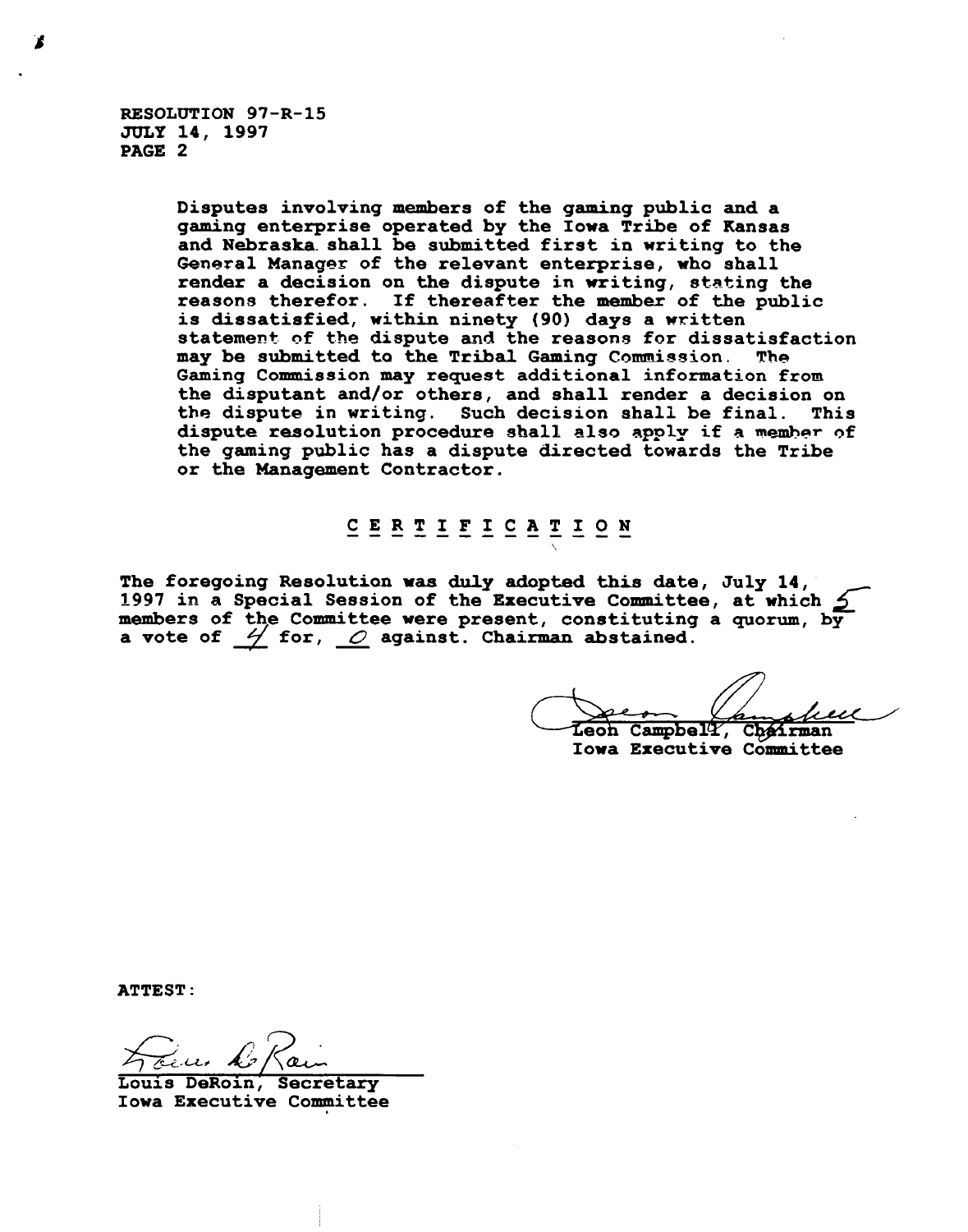#### **RESOLUTION 99-R-16**

## **IOWA TRIBE OF KANSAS AND NEBRASKA EXECUTIVE COMMITTEE JUNE 2. 1939**

- WHEREAS, The lowa Executive Committee being duly organized, met in Special Session this 2nd day of June; 1999; and.
- **WHEREAS.**  The lowa Executive Committee has authority to act for the lowa Tribe under the present constitutional authority as provided in Sec. 2, Article IV - Governing Bodies; and,
- WHEREAS. The lowa Tribe of Kansas and Nebraska being organized and empowered by their Constitution and Bylaws (approved November 6, 1978 and amended August 27, 1980); and,
- WHEREAS, The Executive Committee has, by Resolution 95-R-29, promulgated and enacted a Class II and Class Ill Gaming Ordinance and further within said Ordinance did establish the guidelines. procedures, and eligibility requirements for Class II and Class Ill gaming personnel; and,
- WHEREAS, The Executive Committee has, by Resolution 97-R-06, previously amended its Class II and Class Ill Gaming Ordinance; and,
- WHEREAS, The Executive Committee has by Resolution 97-R-15 further amended and modified Resolution 95-R-29 by incorporating Tribal Resolution 96-R-04 into Section Vlll as .supplemental information on Procedures for Background Investigations; and,
- WHEREAS, The Executive Committee desires to further amend and modify its Class II and Class Ill Gaming Ordinance as hereinafter set .forth.